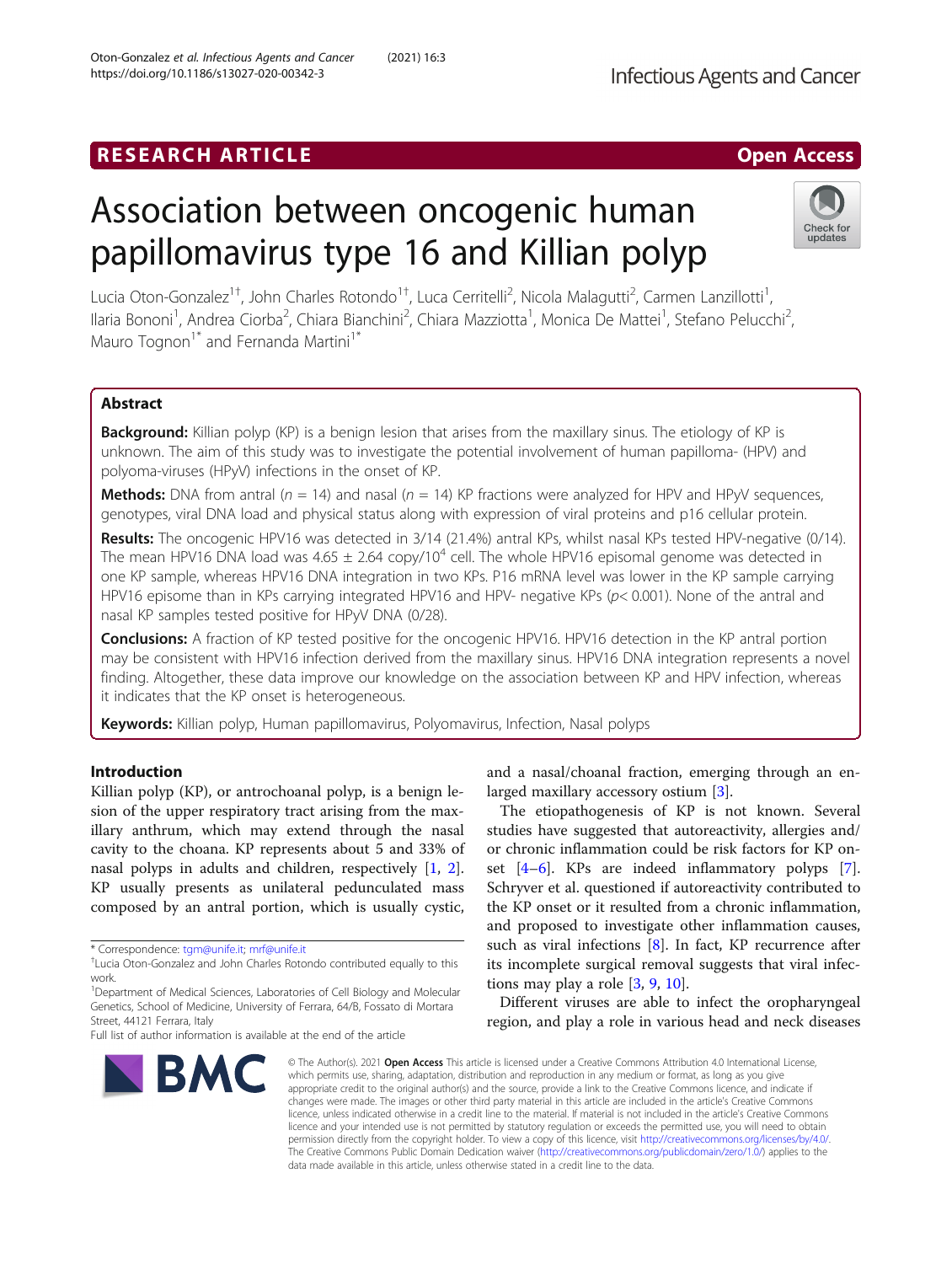[[11,](#page-6-0) [12\]](#page-6-0). Specifically, human papillomaviruses (HPV) and polyomaviruses (HPyV) such as BKPyV, JCPyV and Merkel cell polyomavirus (MCPyV), are DNA viruses infecting the tonsillar tissues  $[13-16]$  $[13-16]$  $[13-16]$  $[13-16]$ , and have been associated to the development of respiratory diseases as well as to head and neck cancer [\[17](#page-6-0)–[20\]](#page-6-0). HPV and HPyV display similar biological behavior in infected target tissues. After infection of epithelial cells, HPV and HPyV may multiply and spread in different anatomical sites, or enter lifelong latent phase, whereby viral DNA is maintained at low copy number [\[21,](#page-6-0) [22\]](#page-7-0). In some instance, long term latency of the oncogenic HPV and HPyV types may result in viral DNA integration into the host cell genome, leading to cell transformation upon viral oncoprotein overexpression [[21](#page-6-0)–[25](#page-7-0)].

The association between HPV infection and KP has been poorly investigated, whereas studies on HPyV in KP are missing. HPV sequences have been found at different prevalence, ranging 0–54% [[26](#page-7-0)–[28\]](#page-7-0). Moreover, oncogenic HPV genotypes such as HPV16, have been found to be prevalent in KPs, raising the question if HPV may play role in cell transformation. One recent study focusing on tumor marker expression, such as p16 and viral oncoproteins, did not find any correlation between HPV DNA positivity and KP development, concluding that HPV latently infects KP [[27\]](#page-7-0). However, HPV DNA load and physical status, which are two main hallmarks of latent or active infection, have not been assessed yet in KP [\[29](#page-7-0)].

Even though maxillary sinus viral infections are considered risk factors for KP, there is no evidence proving the KP etiopathogenesis from this infection. So far, studies focusing on the identification of viral infections have analyzed bulk KP tissues without diversifying between the antral and nasal components. This distinction would be particularly important to understand if viral infections may play a role in the KP onset. In fact, any viral sequences detected in the antral region might account for maxillary sinus infections, and therefore potentially involved in the onset of KP, while those in the nasal region might be due to nasopharyngeal infections after the KP formation, thus not relevant for KP onset.

The aim of this study was to investigate the potential involvement of HPV and HPyV infections in the onset of KP. To this purpose, tissue samples from KP were divided into antral and nasal parts, and analyzed separately for HPVs and HPyVs sequences, genotypes, DNA load and physical status (episomal vs integrated), and expression, along with expression levels of p16, which is a cell protein strictly associated to active HPV infection.

# Materials and methods

# Samples

Killian polyp (KP) tissue specimens were collected from 14 patients (Mean age  $\pm$  SD; 44  $\pm$  18 years) who underwent surgical removal at the Ear, Nose and Throat Unit, University Hospital of Ferrara (Italy). Inclusion criteria were unilateral polyp with histopathological diagnosis of KP and age between 18 and 80 yrs. Exclusion criteria were bilateral polyps not coincident with KP. Written informed consent was obtained from all patients. The study was conducted in accordance with the Declaration of Helsinki. The protocol was approved by the County Ethical Committee (ID:160986).

# Nucleic acids extraction

KP tissue samples  $(n=14)$  were divided into two portions: the antral  $(n=14)$  and the nasal portion  $(n=14)$ . Samples  $(n=28)$  were incubated overnight with proteinase K at 56 °C to allow tissue digestion. Then, nucleic acids were simultaneously extracted from samples using the All Prep DNA/RNA extraction kit (Qiagen, Milan, Italy). DNA from KPs was isolated/purified together with a salmon sperm DNA (ssDNA) sample and a mock sample lacking DNA [\[30](#page-7-0)]. After purification, DNAs/RNAs were quantified spectrophotometrically (NanoDrop 2000, Thermo Scientific) [[31\]](#page-7-0). DNA amplification suitability was evaluated by  $β$ -globin gene PCR [\[32](#page-7-0)]. DNA/ RNAs were stored at − 80 °C until time of analysis.

#### Detection of HPV and HPyV DNAs

KP tissue samples were tested for HPV and BKPyV, JCPyV and MCPyV DNA sequences, by quantitative PCR (qPCR). Fifty ng of human genomic DNA were used in 10 μl qPCR reactions. For HPV DNA detection the universal primers GP5+/GP6+ (Table [1](#page-2-0)) were used, as previously reported [\[33](#page-7-0), [34\]](#page-7-0). These primers allow simultaneous amplification of several HPV types [[35](#page-7-0), [36](#page-7-0)], including those frequently detected in KP, such as HPV6/11/16/18 [\[27,](#page-7-0) [28](#page-7-0)]. QPCR reactions included 2x of the SsoAdvanced Universal SYBR Green Supermix, Bio-Rad (Hercules, CA, USA) and a final concentration of 0.5 μM for each GP5+/GP6+ primer. For HPyV DNA detection, specific primers for BKPyV, JCPyV and MCPyV were employed [[25,](#page-7-0) [38,](#page-7-0) [39](#page-7-0)]. QPCR reactions included 2x of the TaqMan Universal Master Mix II, no UNG, Thermo Fisher Scientific (Waltham, MA, USA), and 1X of primers and probe assays (Table [1](#page-2-0)). Recombinant plasmids containing HPV16 genome and BKPyV, JCPyV, and MCPyV genomes were used as positive controls [\[25](#page-7-0), [38](#page-7-0), [39](#page-7-0)], whereas ssDNA and mock samples lacking of DNA, as negative controls of DNA extraction and PCR amplification. Each assay was run in triplicate.

# HPV DNA load, genotype and physical status analyses

HPV DNA load was quantified by qPCR assay using the GP5+/GP6+ primers and a 10-fold dilutions standard curve, from  $10^8$  to  $10^2$  copies, of recombinant plasmids. HPV DNA load values were reported as viral copies per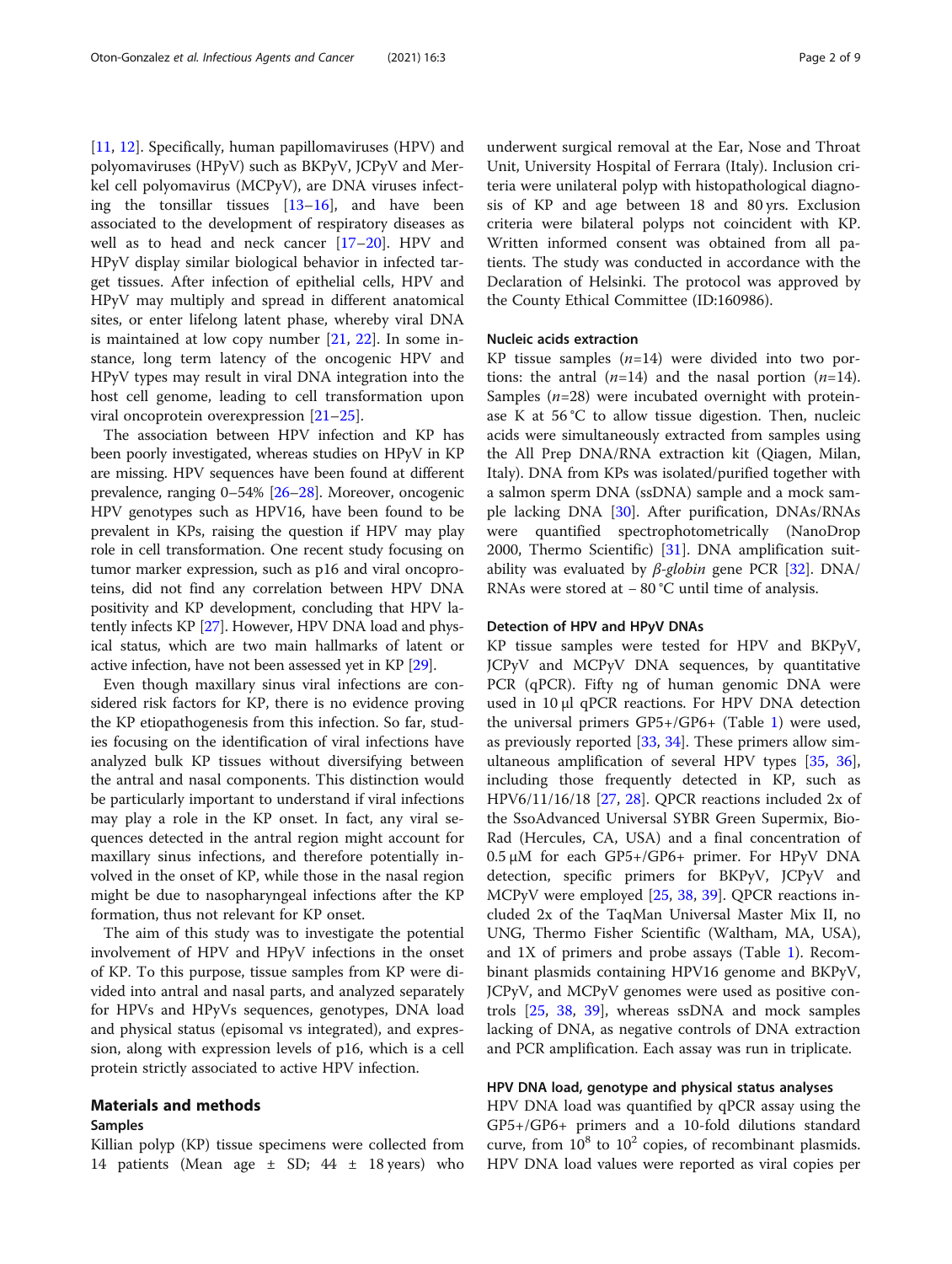<span id="page-2-0"></span>

|  |  |  | Table 1 Primers used in qPCR to detect and quantify HPV, PyV DNA, viral, cellular genes |
|--|--|--|-----------------------------------------------------------------------------------------|
|--|--|--|-----------------------------------------------------------------------------------------|

|            | Target          | <b>Primers</b><br>names          | Primers sequence $(5' \rightarrow 3')$           | Amplicon<br>size (bp) | Annealing<br>temp. (°C) | References                                                                        |  |
|------------|-----------------|----------------------------------|--------------------------------------------------|-----------------------|-------------------------|-----------------------------------------------------------------------------------|--|
| <b>DNA</b> |                 |                                  |                                                  |                       |                         |                                                                                   |  |
| Viral      | HPV L1          | $GP5+$                           | <b>TTTGTTACTGTGGTAGATACTAC</b>                   | 139-145               | 48                      | Malagutti et al. 2020 [33]; Tognon et al. 2020<br>[34]; Rotondo et al. 2020a [35] |  |
|            |                 | $GP6+$                           | GAAAAATAAACTGTAAATCATATTC                        |                       |                         |                                                                                   |  |
|            |                 | HPV16 E2 E-HPV16 E2<br>F         | AACGAAGTATCCTCTCCTGAAATTAT 82<br>TAG             |                       | 60                      | Peitsaro, Johansson, e Syrjänen 2002 [37]                                         |  |
|            |                 | E- HPV16 E2<br>R                 | CCAAGGCGACGGCTTTG                                |                       |                         |                                                                                   |  |
|            |                 | E Probe<br>16E2PRO               | [ROX] CACCCCGCCGCGACCCATA<br>[BHQ2]              |                       |                         |                                                                                   |  |
|            |                 | HPV16 E6 I+E-HPV16<br>E6 F       | GAGAACTGCAATGTTTCAGGACC                          | 81                    | 60                      |                                                                                   |  |
|            |                 | I+E-HPV16<br>E6R                 | <b>TGTATAGTTGTTTGCAGCTCTGTGC</b>                 |                       |                         |                                                                                   |  |
|            |                 | I+E Probe<br>16E6PRO             | [6FAM] CAGGAGCGACCCAGAAAG<br>TTACCACAGTT [BHQ1]  |                       |                         |                                                                                   |  |
|            | MCPyV           | RQ MCPyV_<br>LT.1F               | CCACAGCCAGAGCTCTTCCT                             |                       |                         | Tagliapietra et al. 2020 [38]                                                     |  |
|            |                 | RQ MCPyV_<br>LT.1R               | <b>TGGTGGTCTCCTCTCTGCTACTG</b>                   |                       |                         |                                                                                   |  |
|            |                 | RQ MCPyV_<br>LT Probe            | [6FAM] TCCTTCTCAGCGTCCCAG<br><b>GCTTCA [MGB]</b> |                       |                         |                                                                                   |  |
|            | <b>JCPyV</b>    | Assay_JCyV                       | AI1RWNE                                          |                       |                         | Tagliapietra et al. 2019 [39]                                                     |  |
|            | <b>BKPyV</b>    | Assay_BKyV                       | AI20UTM                                          |                       |                         |                                                                                   |  |
| Host       | $\beta$ -Globin | β-Globin F                       | TGGGTTTCTGATAGGCACTGACT                          | 152                   | 56                      | Contini et al. 2018 [32]                                                          |  |
|            |                 | β-Globin R                       | AACAGCATCAGGAGTGGACAGAT                          |                       |                         |                                                                                   |  |
| RNA        |                 |                                  |                                                  |                       |                         |                                                                                   |  |
| Viral      |                 | HPV16 E2 HPV16 E2 F              | AACGAAGTATCCTCTCCTGAAATTAT 82<br>TAG             |                       | 60                      | Peitsaro, Johansson, e Syrjänen 2002 [37]                                         |  |
|            |                 | <b>HPV16 E2 R</b>                | CCAAGGCGACGGCTTTG                                |                       |                         |                                                                                   |  |
|            |                 | HPV16 E6 HPV16 E6 F              | GAGAACTGCAATGTTTCAGGACC                          | 81                    | 60                      |                                                                                   |  |
|            |                 | <b>HPV16 E6 R</b>                | <b>TGTATAGTTGTTTGCAGCTCTGTGC</b>                 |                       |                         |                                                                                   |  |
|            |                 | HPV16 E5 16-E5 FWD               | CGTCCGCTGCTTTTGTCTGTGTCTAC<br>ATAC               | 89                    | 60                      | Weyn et al. 2011 [40]                                                             |  |
|            |                 | 16-E5 REV                        | CACCTAAACGCAGAGGCTGCTGTT<br><b>ATCCAC</b>        |                       |                         |                                                                                   |  |
|            | HPV16 E7 E7 FWD |                                  | AGGAGGATGAAATAGATGGTCCAG                         | 112                   | 60                      | Pett et al. 2006 [41]                                                             |  |
|            |                 | E7 REV                           | CTTTGTACGCACAACCGAAGC                            |                       |                         |                                                                                   |  |
| Host       |                 | P16INK4A p16 ink4a<br><b>FWD</b> | CCAACGCACCGAATAGTTACG                            | 58                    | 60                      | Marcoux et al. 2013 [42]                                                          |  |
|            |                 | p16 ink4a<br>REV                 | <b>GCGCTGCCCATCATCATG</b>                        |                       |                         |                                                                                   |  |
|            | <b>GAPDH</b>    | <b>GAPDH F</b>                   | GAAGGTGAAGGTCGGAGTC                              | 226                   | 60                      | Xiao et al. 2011 [43]                                                             |  |
|            |                 | <b>GAPDH R</b>                   | GAAGATGGTGATGGGATTTC                             |                       |                         |                                                                                   |  |

human cell equivalents (viral copy/cell). Samples were normalized vs. HPV16-positive SiHa cell line, which contains one HPV16 copy/cell. Human <sup>β</sup>-globin gene was used to determine the human cell equivalents of each sample [[32](#page-7-0)]. HPV genotype was determined by

differential melting temperature  $(T_m)$ , adding a high resolution melting (HRM) step, from 65 °C to 95 °C (ramping 0.1 °C every 0.03 s), to the qPCR analysis, as done before for detection of the HPV16 and HPV18 genotypes [[44](#page-7-0)]. HPV6/11/16/18 plasmids were used as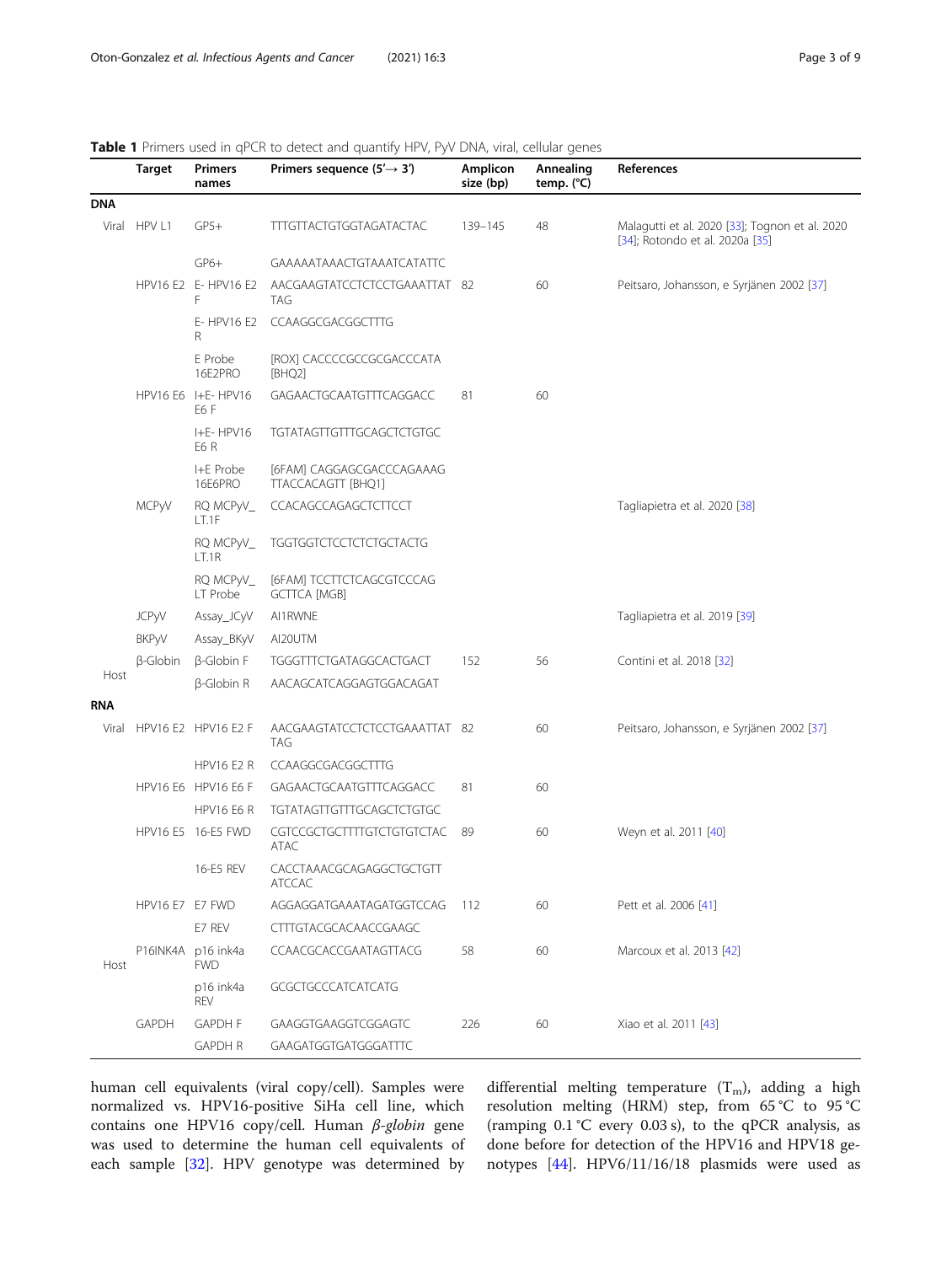positive controls. HPV DNA physical status was investigated using the E2/E6 ratio by qPCR, as previously described (Table [1](#page-2-0)) [\[37\]](#page-7-0). Briefly, 50 ng of template DNA were analyzed in 10 μl multiplex PCR reactions, 2x Taq-Man Universal Master Mix II, no UNG, Thermo Fisher Scientific (Waltham, MA, USA); 0.3 μM of each HPV16 E2 primer; 0.5 μM of each HPV16 E6 primer; and 0.1 μM of each E2 and E6 probe. E2/E6 ratio equal to 1 indicated episomal form, less or more than 1 mixed forms, i.e. episomal and integrated, whereas no E2 DNA detection indicated full integration. Each assay was run in triplicate.

## Rolling circle amplification (RCA) assay

The episomal viral DNAs were detected by rolling circle amplification (RCA) assay using the TempliPhi<sup>™</sup> 100 Amplification Kit (GE Healthcare, Chicago, USA) [\[45](#page-7-0)], and in accordance with manufacturer's instructions. Briefly, reactions were prepared with 25 ng of genomic DNA and 175 μM of dNTP mix (Thermo Scientific, Massachusetts, USA). The specificity of the RCA products was assessed by DNA restriction enzyme digestion in a final volume of 10 μL (Thermo Scientific, Massachusetts, USA). RCA and digested RCA products were visualized onto a 0.8% agarose gel. Positive and negative controls were used in the RCA assay.

## Gene expression analysis

Total RNA was retrotranscribed using the Improm II (Promega, Wisconsin, USA) reverse transcription system [[46](#page-7-0)]. cDNAs were analyzed for the expression of HPV16 E2, E6, E7 and E5 genes and p16 cellular gene (Table [1](#page-2-0)) [[37,](#page-7-0) [40](#page-7-0)–[42\]](#page-7-0). Briefly, 50 ng of cDNA were used in 10 μl reaction, 2x of the SsoAdvanced Universal SYBR Green Supermix, Bio-Rad (Hercules, CA, USA) and a final concentration of  $0.5 \mu M$  for each primer [\[47](#page-7-0)]. GAPDH gene was employed as control for the gene expression analysis [[43\]](#page-7-0). SiHa cell line was used as positive control for HPV gene expression and mock sample as negative control. Each assay was run in triplicate.

## Statistical analyses

Statistical analyses were performed using the GraphPad Prism for Windows (version 6.0, GraphPad, California, USA) [\[48,](#page-7-0) [49\]](#page-7-0). For mRNA, fold change was calculated by the  $2^{-\Delta\Delta Ct}$  method and represented in Log<sub>2</sub> scale, using HPV-negative samples as controls [[31\]](#page-7-0). One-way analysis of variance was used to compare fold-change among samples [[50\]](#page-7-0). P values less than 0.05 were considered statistically significant ( $p$ < 0.05) [[51](#page-7-0)].

# Results

## Prevalence of HPV and HPyV sequences

DNAs isolated from KP tissue samples  $(n=28)$  represented by antral  $(n=14)$  and nasal  $(n=14)$  portions were tested for viral DNA sequences of HPV and HPyVs. The qPCR analyses showed that 3/14 (21.4%) of the antral KP tissues were positive for HPV DNA (Table 2). None of the nasal KP samples  $(n=14)$  tested positive for HPV DNA (0/14; 0%) (Table 2). KP tissue samples analyzed for BKPyV, JCPyV and MCPyV DNA sequences gave negative results in both antral  $(n=14)$  and nasal  $(n=14)$ portions (0/14; 0%) (Table 2).

## HPV DNA load, genotyping, and physical status analyses

HPV DNA load was determined by comparison to the HPV plasmid standard curve in qPCR assay. The mean viral DNA load in HPV-positive antral KPs  $(n=3)$  was  $4.65\pm2.64$  copy/10<sup>4</sup> cell. In detail, in the three HPVpositive antral KP samples, the viral DNA load was 8.32  $\frac{\text{copy}}{10^4}$  cell, 3.43  $\frac{\text{copy}}{10^4}$  cell, and 2.21  $\frac{\text{copy}}{10^4}$  cell. HPV genotype analyses were carried out by HRM qPCR assay. Firstly, the optimal  $T_m$  range for discriminating HPV6/11/16/18 types from GP5+/GP6+ amplicons was identified, which was between  $75.4-79.5\pm0.2$  °C (Fig. [1a](#page-4-0)). HPV genotype analyses were carried out by comparing  $qPCR$   $T_m$  with the positive controls. Results indicated that the three HPV-positive antral KP samples carried the HPV type 16 (3/3; 100%) (Fig. [1](#page-4-0)b).

HPV16 DNA physical status was assessed by E2/E6 ratio in the three HPV16-positive antral KP samples. The E2/E6 ratio was  $1.01$  in one sample  $(1/3; 33.3%)$  indicating presence of HPV16 in the episomal form. In the two other samples only the E6 sequence was found (2/3; 66.6%), indicating that HPV16 was integrated into the host cell genome.

### HPV physical status validation by RCA

Antral KP DNAs  $(n=14)$  were investigated by RCA for validating the HPV DNA episomal physical status. Successfully amplification was obtained only in the KP sample detected with E2/E6 ratio of 1.01, that was predictable of the episomal form. The molecular weight for the positive band corresponding to approximately 8000 bp was consistent of the HPV genome (Fig. [2](#page-4-0), lane S2). Digestion with Bam HI enzyme, which cuts once

Table 2 Prevalence of HPV and HPyV in antral and nasal KP tissues

| Tissue sample    | Number of positive samples/samples analyzed (%) |              |              |              |  |  |
|------------------|-------------------------------------------------|--------------|--------------|--------------|--|--|
|                  | <b>HPV</b>                                      | <b>MCPyV</b> | <b>JCPyV</b> | <b>BKPyV</b> |  |  |
| <b>Antral KP</b> | 3/14(21.4)                                      | 0/14(0)      | 0/14(0)      | 0/14(0)      |  |  |
| Nasal KP         | 0/14(0)                                         | 0/14(0)      | 0/14(0)      | 0/14(0)      |  |  |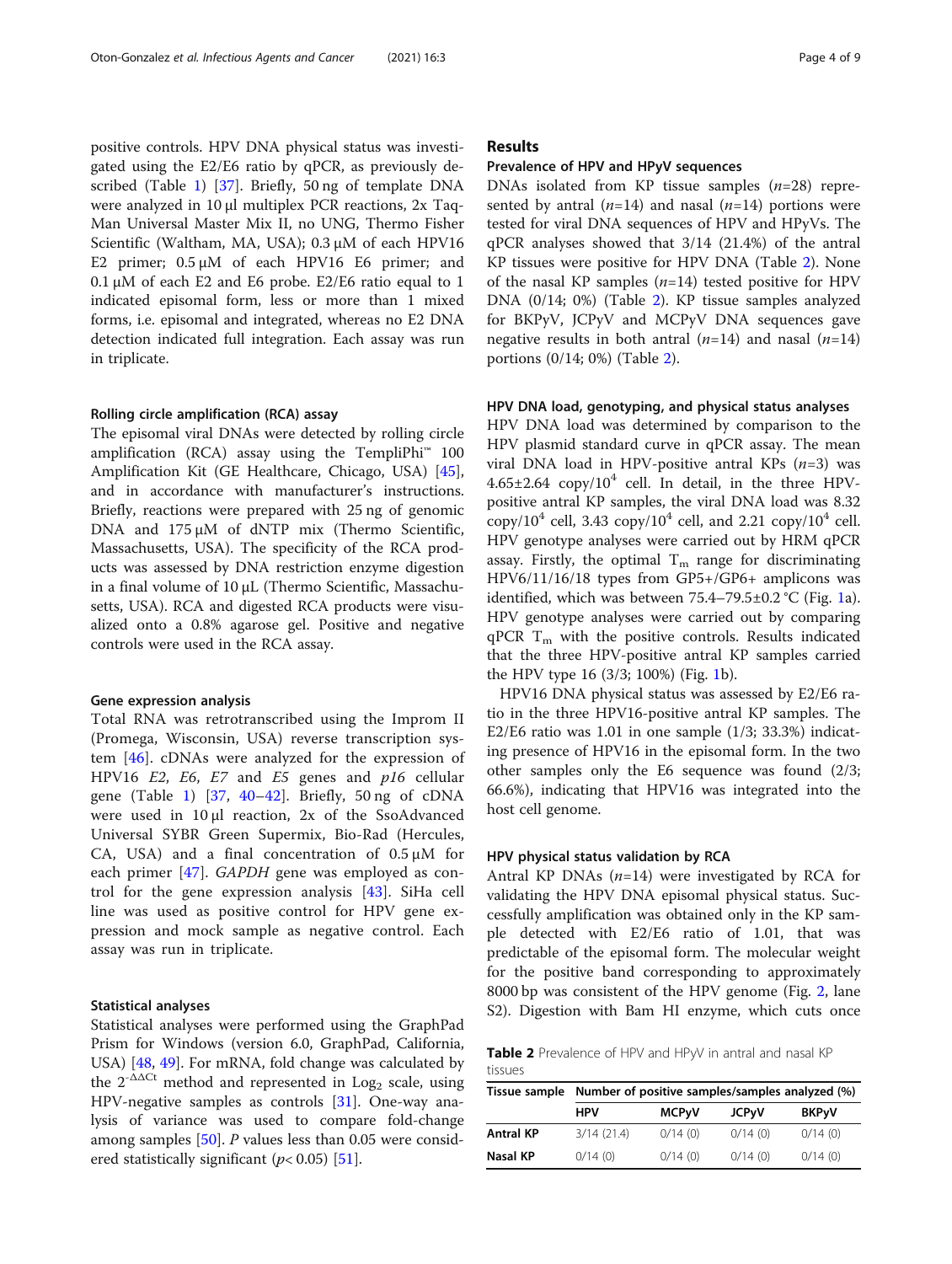<span id="page-4-0"></span>

into HPV16 genome, further confirmed the positivity for HPV16.

# Gene expression analysis

Viral gene expression was studied for the HPV-positive antral KP samples  $(n=3)$ . No expression for HPV16 E2, E5, E6, E7 genes was detectable in any of the samples analyzed, indicating either that HPV16 is not transcriptionally active in KP or that viral mRNA levels were too low to be detected under qPCR conditions. To gain insight into this topic, p16, which is considered a surrogate marker of active HPV infection, was analyzed for mRNA expression in the three antral HPV-positive KP samples, containing the episomal HPV16  $(n=1)$  and the integrated HPV16 ( $n=2$ ). Results indicated that  $p16$ mRNA level was 8.01-fold lower in HPV16-episome KP sample than in HPV16-integrated KP samples and 7.05fold lower in HPV16-episome KP sample than in HPVnegative samples ( $p$ < 0.0001, Fig. [3](#page-5-0)). Although not statistically significant, p16 expression was slightly higher in HPV16-integrated KP samples compared to HPVnegative samples ( $p$ > 0.05, Fig. [3](#page-5-0)).

# **Discussion**

The etiopathogenesis of KP is still not completely understood. Viral infections have been suggested to be involved in KP onset [[52](#page-7-0), [53](#page-7-0)]. Herein, with the aim to verify the putative role of the viral infections, HPV and HPyV were investigated in KP samples. Independent analyses of the antral and nasal region were useful in understanding whether the KP infections depended on the maxillary sinus or the nasal cavity.

HPV sequences were detected in 21% of the antral KP samples, while none of the nasal samples tested positive

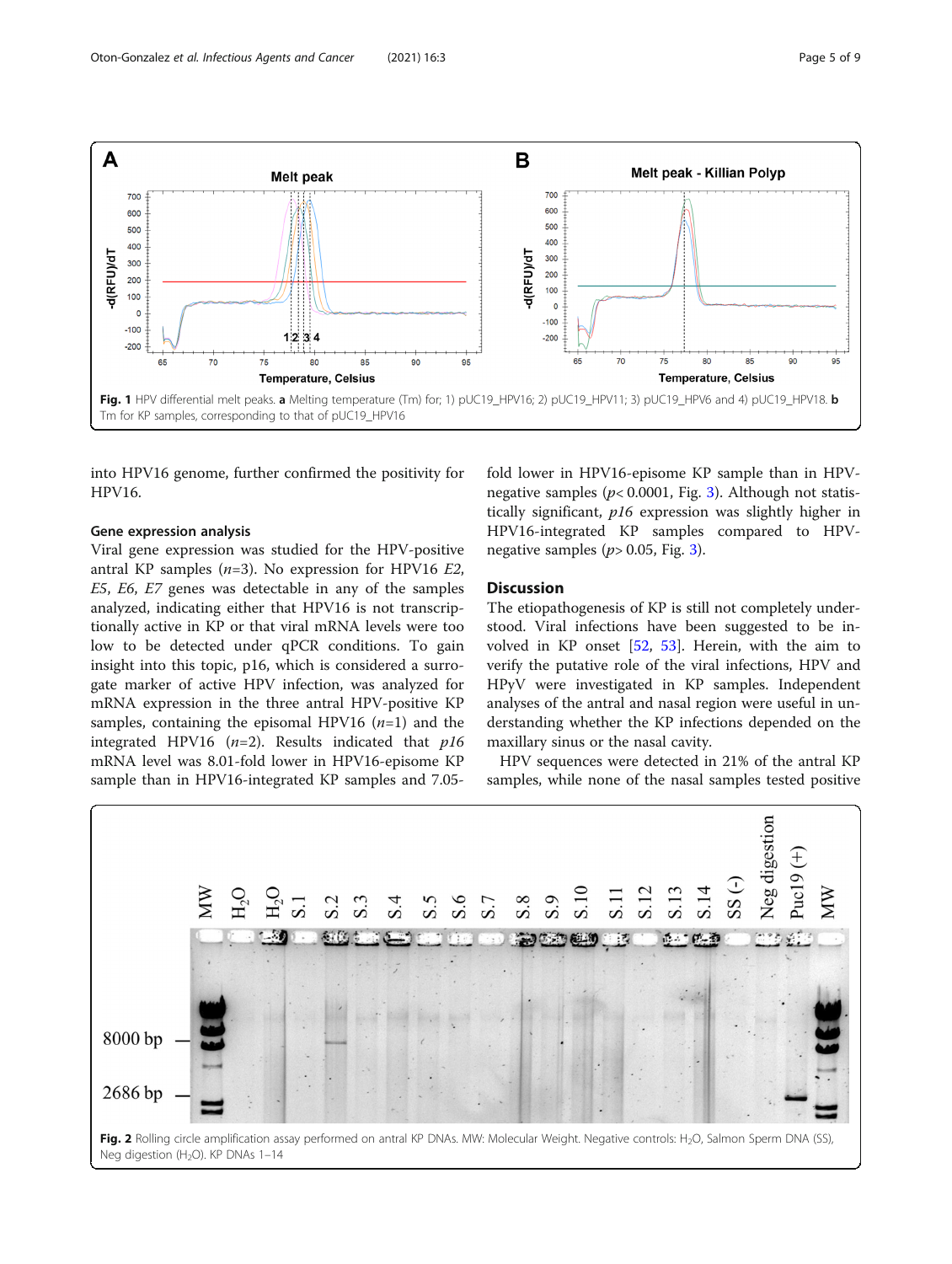<span id="page-5-0"></span>

for HPV. This result indicates that the KP antral region is target of HPV infection and suggests a possible link between maxillary sinus infections and KP development. In term of prevalence, our data are in agreement with previous studies reporting HPV rates ranging from 0 to 54% in KP samples, although the new methodological approach used herein does not allow our and previous data to be compared adequately [[26](#page-7-0), [27](#page-7-0), [54](#page-7-0)–[60\]](#page-7-0).

HPV genotypes have been investigated in two previous studies reporting HPV16 to be frequently detected at higher rate, 61.9 and 85.72%, respectively, than HPV11, 14.3 and 14.28%, respectively [\[27,](#page-7-0) [28\]](#page-7-0). In this study HPV16 was the only viral genotype detected in KP. These results are of interest as HPV16 is the high risk oncogenic type involved in development of different tumors [\[24,](#page-7-0) [61](#page-7-0)–[63](#page-7-0)], including head and neck cancer [\[64,](#page-7-0) [65\]](#page-8-0).

HPV viral load and physical status are indicative of active or latent infection in the infected tissues [[29,](#page-7-0) [66](#page-8-0)]. For the first time, DNA load and physical status was investigated in HPV-positive KP samples. The viral DNA load was lower than 1 copy/cell, which is consistent with latent or persistent infection occurring in normal tissues [[67,](#page-8-0) [68](#page-8-0)]. When HPV physical status was analyzed a heterogeneous trend was found among the HPV-positive KP samples. One sample carried HPV16 in episomal form, which was confirmed amplifying the whole HPV genome by RCA assay. Instead, two KP samples showed the HPV16 DNA in integrated form. This is an interesting finding because high risk HPV integration into the host cell genome is a common event preceding cell transformation [[69\]](#page-8-0). On the other hand, HPV integration occurs up to 42.8% of normal tissues, as previously

reported in HPV-positive normal cervical samples [\[70](#page-8-0)]. Regard KP, evidences proving its neoplastic transformation do not exist, although some cases mimicking malignant transformation have been reported [\[71](#page-8-0)]. Nevertheless, HPV carcinogenesis in KP, if any, could be difficult to be assessed, since KPs are removed early after presentation, whereas HPV transformation process occurs in long lasting time, needing many years to be detected. Altogether, our data indicate that HPV16 is present at low DNA load in both episomal and integrated form, consistent with latent/persistent infection in the antral KP. Nevertheless, the detection of the oncogenic HPV16 combined with its DNA integration in the KP is intriguing. Further studies are needed to assess the HPV DNA integration in KP over the time.

HPV mRNA expressions occur during active viral infection. Accordingly, in this study, viral expression of E2, E5, E6 and E7 sequences was not detected in the HPV-positive KP samples. Although E6/E7 expression in HPV-positive KP samples carrying viral DNA integration would be expected, HPV latency in normal and pathological tissues presenting viral DNA integration is also common [[72\]](#page-8-0). Some other explanations may account for lack of viral expression. For instance, KPs are covered by ciliated cylindrical epithelium, which may be not permissive for HPV  $E6/E7$  gene expression [\[7,](#page-6-0) [67\]](#page-8-0). Also, it is possible that viral mRNA levels were too low to be detected under our qPCR conditions. Further studies with more sen-sitive assays may clarify this matter [[46\]](#page-7-0).

Since no HPV transcriptional activity was found, the surrogate marker of active HPV infection, the  $p16$ , was studied in correlation to infection. During HPV infection the viral E7 protein inactivates pRb tumor suppressor protein leading to p16 overexpression [\[73\]](#page-8-0). In this study, no difference between HPV16-positive KP samples carrying integrated viral DNA and HPV-negative KPs was observed ( $p$ > 0.05), although a slightly higher  $p16$  mRNA level was found in HPV16-positive KPs. Likely, the small samples size used in the study did not allow statistical significance to be reached. In contrast, the KP sample carrying episomal HPV DNA showed stronger p16 down-expression compared to HPV-positive and HPV-negative KP samples ( $p$ < 0.001). Mutations at the  $p16$  coding gene may explain its down-expression [\[74,](#page-8-0) [75\]](#page-8-0). Alternatively, methylation at p16 promoter may silence the gene leading to decrease expression, as previously shown in HPV-positive samples carrying HPV in episomal form [[76](#page-8-0)].

Finally, HPyV DNA sequences were analyzed in KP. HPyVs have been found associated to different diseases, including cancer and polyposis [\[77\]](#page-8-0). Specifically, JCPyV has been studied in correlation to colon polyposis [[78](#page-8-0)], whereas BKPyV has been investigated in the prostate and colon cancer onset [\[79](#page-8-0)]. MCPyV is the main cause of the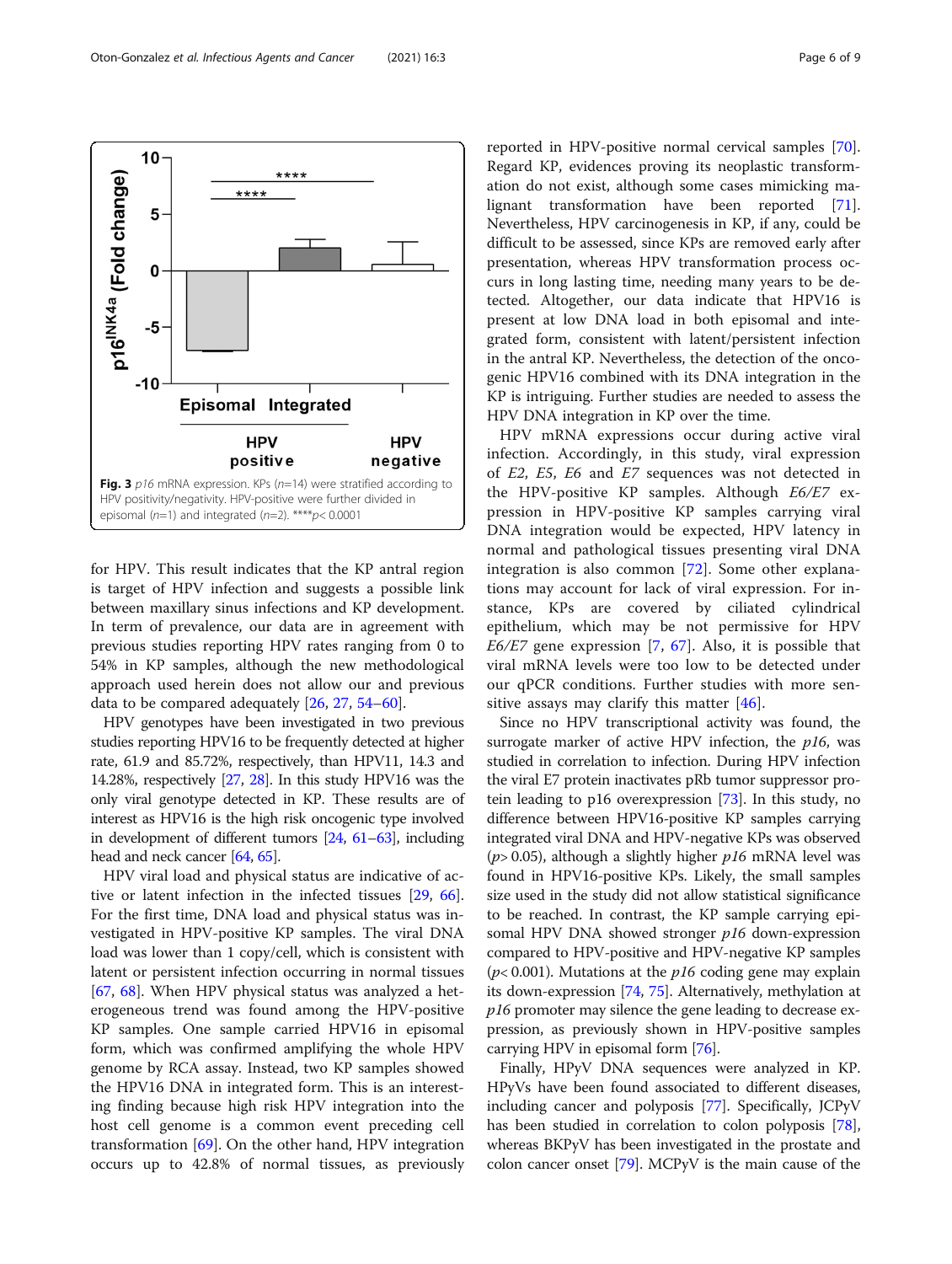<span id="page-6-0"></span>Merkel cell carcinoma, a rare but very aggressive nonmelanoma skin cancer [[25\]](#page-7-0). Moreover, MCPyV is considered to be a part of the skin microbiota, and viral DNA sequences have been found in nasal swabs, blood, chorionic villi, eyebrows and adrenal glands [[38](#page-7-0), [77](#page-8-0), [80](#page-8-0)]. In this study, HPyV sequences were not found neither in antral nor nasal KPs, thus excluding their role in KP formation.

## Conclusions

The present study investigated HPV and HPyV as potential pathogenic risk factors in KP. While no implication was found for HPyV, a fraction of KPs showed positivity for HPV16. New information on HPV DNA load and physical status in KPs were also provided. Specifically, HPV16-positive KPs presented viral DNA at low load and in episomal or integrated form. The reduced sample size employed in this pilot study could be considered a limitation, and further studies in a larger samples size are needed, especially for clarifying the oncogenic HPV16 integration into the KPs. Of note, KP samples were divided in antral and nasal portions, whereas HPV sequences were found only in the antral region, providing a possible explanation for polyp formation from sinus maxillary infections. We suggest that a HPV latent infection of the maxillary sinus might be responsible for its recurrence, after KP surgical removal, highlighting the importance of complete surgical removal of the HPV-positive pathological tissue to prevent further recurrences.

## Abbreviations

KP: Killian polyp; HPV: Human papillomavirus; HPyV: Polyomaviruses; RCA: Rolling circle amplifications; MCPyV: Merkel cell polyomavirus; ssDNA: Salmon sperm DNA; qPCR: quantitative PCR

#### Authors' contributions

For research articles with several authors, a short paragraph specifying their individual contributions must be provided. The following statements should be used "Conceptualization, F.M. and S.P.; methodology, L.O.G. and J.C.R..; software, M.D.M.; validation, M.T., S.P., F.M.; formal analysis, L.O.G., J.C.R.; investigation, L.O.G., J.C.R., C.L., C.M., I.B. M.D.M.,; resources, L.C., N.M., A.C., C.B., S.P.; data curation L.O.G., J.C.R., C.L., C.M., I.B..; writing-original draft preparation, L.O.G., J.C.R..; writing, review and editing, C.L., M.T., S.P., F.M..; visualization, L.O.G..; supervision, M.T., S.P., F.M..; project administration, M.T., S.P., F.M..; funding acquisition, J.C.R., M.T., F.M.. All authors have read and agreed to the published version of the manuscript.

#### Funding

This research was funded by the University of Ferrara, FAR grants (2017/2018 to MT and FM) and FIR grants 2016, 2017, 2018 to FM; Associazione Italiana per la Ricerca sul Cancro (AIRC), Milan, Contract grant number: IG 21617 to M.T. and 21956 to J.C.R.. J.C.R was a post-doctoral fellow of the Fondazione Umberto Veronesi, Milan, Italy (2019–2020).

#### Availability of data and materials

Data and material will be available upon request to the corresponding author.

#### Competing interests

The authors declare no conflict of interest.

#### Author details

<sup>1</sup>Department of Medical Sciences, Laboratories of Cell Biology and Molecular Genetics, School of Medicine, University of Ferrara, 64/B, Fossato di Mortara Street, 44121 Ferrara, Italy. <sup>2</sup>Department of Biomedical Sciences and Specialistic Surgeries, ENT Section, University of Ferrara and University Hospital of Ferrara, 8, Aldo Moro Square, 44124 Cona, Italy.

## Received: 19 November 2020 Accepted: 25 December 2020 Published online: 07 January 2021

#### References

- 1. Chaiyasate S, Roongrotwattanasiri K, Patumanond J, Fooanant S. Antrochoanal polyps: how long should follow-up be after surgery? Int J Otolaryngol. 2015;2015:297417.
- 2. Aksakal C. Bilateral antrochoanal polyp in a child. J Craniofac Surg. 2018; 29(8):2368–9.
- 3. Frosini P, Picarella G, De Campora E. Antrochoanal polyp: analysis of 200 cases. Acta Otorhinolaryngol Ital Organo Uff Della Soc Ital Otorinolaringol E Chir Cerv-facc. 2009;29(1):21–6.
- 4. Piquet JJ, Chevalier D, Leger GP, Rouquette I, Leconte-Houcke M. Endonasal microsurgery of antro-choanal polyps. Acta Otorhinolaryngol Belg. 1992; 46(3):267–71.
- 5. Cook PR, Davis WE, McDonald R, McKinsey JP. Antrochoanal polyposis: a review of 33 cases. Ear Nose Throat J. 1993;72(6):401–2 404–10.
- 6. Lee T-J, Huang S-F. Endoscopic sinus surgery for antrochoanal polyps in children. Otolaryngol--Head Neck Surg Off J Am Acad Otolaryngol-Head Neck Surg. 2006;135(5):688–92.
- 7. Hirshoren N, Neuman T, Gross M, Eliashar R. Angiogenesis in chronic rhinosinusitis with nasal polyps and in antrochoanal polyps. Inflamm Res. 2011;60(4):321–7.
- 8. Schryver ED, Calus L, Bonte H, Natalie DR, Gould H, Donovan E, et al. The quest for autoreactive antibodies in nasal polyps. J Allergy Clin Immunol. 2016;138(3):893–895.e5.
- 9. Stierna PL. Nasal polyps: relationship to infection and inflammation. Allergy Asthma Proc. 1996;17(5):251–7.
- 10. Yaman H, Yilmaz S, Karali E, Guclu E, Ozturk O. Evaluation and management of antrochoanal polyps. Clin Exp Otorhinolaryngol. 2010;3(2):110.
- 11. Kobayashi K, Hisamatsu K, Suzui N, Hara A, Tomita H, Miyazaki T. A review of HPV-related head and neck cancer. J Clin Med. 2018;7(9).
- 12. Poluschkin L, Rautava J, Turunen A, Wang Y, Hedman K, Syrjänen K, et al. Polyomaviruses detectable in head and neck carcinomas. Oncotarget. 2018; 9(32):22642–52.
- 13. Goudsmit J, Wertheim-van Dillen P, van Strien A, van der Noordaa J. The role of BK virus in acute respiratory tract disease and the presence of BKV DNA in tonsils. J Med Virol. 1982;10(2):91–9.
- 14. Monaco MC, Jensen PN, Hou J, Durham LC, Major EO. Detection of JC virus DNA in human tonsil tissue: evidence for site of initial viral infection. J Virol. 1998;72(12):9918–23.
- 15. Kantola K, Sadeghi M, Lahtinen A, Koskenvuo M, Aaltonen L-M, Möttönen M, et al. Merkel cell polyomavirus DNA in tumor-free tonsillar tissues and upper respiratory tract samples: implications for respiratory transmission and latency. J Clin Virol Off Publ Pan Am Soc Clin Virol. 2009;45(4):292–5.
- 16. Rieth KKS, Gill SR, Lott-Limbach AA, Merkley MA, Botero N, Allen PD, et al. Prevalence of high-risk human papillomavirus in tonsil tissue in healthy adults and colocalization in biofilm of tonsillar crypts. JAMA Otolaryngol-- Head Neck Surg. 2018;144(3):231–7.
- 17. Bialasiewicz S, Lambert SB, Whiley DM, Nissen MD, Sloots TP. Merkel cell polyomavirus DNA in respiratory specimens from children and adults. Emerg Infect Dis. 2009;15(3):492–4.
- 18. Abedi Kiasari B, Vallely PJ, Klapper PE. Merkel cell polyomavirus DNA in immunocompetent and immunocompromised patients with respiratory disease. J Med Virol. 2011;83(12):2220–4.
- 19. Gillison ML, Alemany L, Snijders PJF, Chaturvedi A, Steinberg BM, Schwartz S, et al. Human papillomavirus and diseases of the upper airway: head and neck cancer and respiratory papillomatosis. Vaccine. 2012;30(Suppl 5): F34–54.
- 20. Shikova E, Emin D, Alexandrova D, Shindov M, Kumanova А, Lekov A, et al. Detection of merkel cell polyomavirus in respiratory tract specimens. Intervirology. 2017;60(1–2):28–32.
- 21. Rotondo JC, Mazzoni E, Bononi I, Tognon M, Martini F. Association between human tumours and simian virus 40. Fontiers Oncol. 2019;9 In press.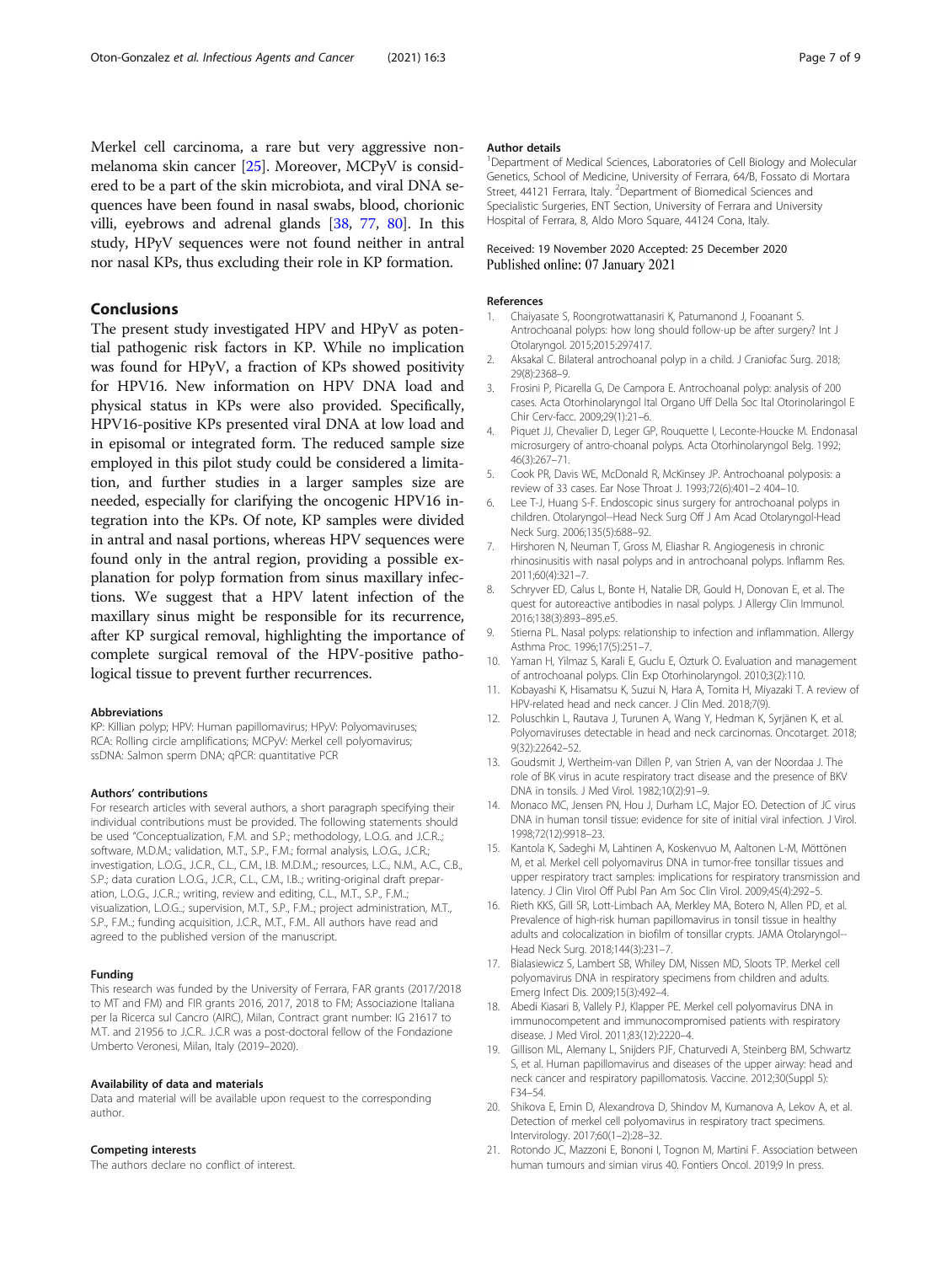- <span id="page-7-0"></span>22. Krump NA, Liu W, You J. Mechanisms of persistence by small DNA tumor viruses. Curr Opin Virol. 2018;32:71–9.
- 23. Egawa N, Egawa K, Griffin H, Doorbar J. Human papillomaviruses; epithelial tropisms, and the development of neoplasia. Viruses. 2015;7(7):3863–90.
- 24. Preti M, Rotondo JC, Holzinger D, Micheletti L, Gallio N, McKay-Chopin S, et al. Role of human papillomavirus infection in the etiology of vulvar cancer in Italian women. Infect Agent Cancer. 2020;15:20.
- 25. Rotondo JC, Bononi I, Puozzo A, Govoni M, Foschi V, Lanza G, et al. Merkel cell carcinomas arising in autoimmune disease affected patients treated with biologic drugs, including anti-TNF. Clin Cancer Res. 2017;23(14):3929– 34.
- 26. Pei F, Chen X-P, Zhang Y, Wang Y, Chen Q, Tan X-J, et al. Human papillomavirus infection in nasal polyps in a Chinese population. J Gen Virol. 2011;92(Pt 8):1795–9.
- 27. Knör M, Tziridis K, Agaimy A, Zenk J, Wendler O. Human papillomavirus (HPV) prevalence in nasal and antrochoanal polyps and association with clinical data. PLoS One. 2015;10(10):e0141722.
- 28. Yılmaz E, Alatas N, Ucar F, Cora T, Buruk K, Unlu Y. Investigation of human papillomavirus (HPV) and epstein-barr virus (EBV) in antrochoanal polyps. Am J Otolaryngol. 2019;40(3):389–92.
- 29. McBride AA, Warburton A. The role of integration in oncogenic progression of HPV-associated cancers. PLoS Pathog. 2017;13(4):e1006211.
- 30. Rotondo JC, Candian T, Selvatici R, Mazzoni E, Bonaccorsi G, Greco P, et al. Tracing males from different continents by genotyping JC polyomavirus in DNA from semen samples. J Cell Physiol. 2017;232(5):982–5.
- 31. Rotondo JC, Giari L, Guerranti C, Tognon M, Castaldelli G, Fano EA, et al. Environmental doses of perfluorooctanoic acid change the expression of genes in target tissues of common carp. Environ Toxicol Chem. 2018;37(3): 942–8.
- 32. Contini C, Rotondo JC, Magagnoli F, Maritati M, Seraceni S, Graziano A, et al. Investigation on silent bacterial infections in specimens from pregnant women affected by spontaneous miscarriage. J Cell Physiol. 2018;234(1): 100–7.
- 33. Malagutti N, Rotondo JC, Cerritelli L, Melchiorri C, De Mattei M, Selvatici R, et al. High human papillomavirus DNA loads in inflammatory middle ear diseases. Pathog Basel Switz. 2020;9(3).
- 34. Tognon M, Tagliapietra A, Magagnoli F, Mazziotta C, Oton-Gonzalez L, Lanzillotti C, et al. Investigation on spontaneous abortion and human papillomavirus infection. Vaccines. 2020;8(3):473.
- 35. Rotondo JC, Oton-Gonzalez L, Mazziotta C, Lanzillotti C, Iaquinta MR, Tognon M, et al. Simultaneous detection and viral DNA load quantification of different human papillomavirus types in clinical specimens by the high analytical droplet digital PCR method. Front Microbiol. 2020; In press. Available at: [https://www.frontiersin.org/articles/10.3389/fmicb.2020.591452/abstract.](https://www.frontiersin.org/articles/10.3389/fmicb.2020.591452/abstract)
- 36. Evans MF, Adamson CSC, Simmons-Arnold L, Cooper K. Touchdown General Primer (GP5+/GP6+) PCR and optimized sample DNA concentration support the sensitive detection of human papillomavirus. BMC Clin Pathol. 2005;5:10.
- 37. Peitsaro P, Johansson B, Syrjanen S. Integrated human papillomavirus type 16 is frequently found in cervical cancer precursors as demonstrated by a novel quantitative real-time PCR technique. J Clin Microbiol. 2002;40(3):886–91.
- 38. Tagliapietra A, Rotondo JC, Bononi I, Mazzoni E, Magagnoli F, Oton Gonzalez L, et al. Droplet-digital PCR assay to detect Merkel cell polyomavirus sequences in chorionic villi from spontaneous abortion affected females. J Cell Physiol. 2020.
- 39. Tagliapietra A, Rotondo JC, Bononi I, Mazzoni E, Magagnoli F, Maritati M, et al. Footprints of BK and JC polyomaviruses in specimens from females affected by spontaneous abortion. Hum Reprod Oxf Engl. 2019.
- 40. Weyn C, Vanderwinden J-M, Rasschaert J, Englert Y, Fontaine V. Regulation of human papillomavirus type 16 early gene expression in trophoblastic and cervical cells. Virology. 2011;412(1):146–55.
- 41. Pett MR, Herdman MT, Palmer RD, Yeo GSH, Shivji MK, Stanley MA, et al. Selection of cervical keratinocytes containing integrated HPV16 associates with episome loss and an endogenous antiviral response. Proc Natl Acad Sci. 2006;103(10):3822–7.
- 42. Marcoux S, Le ONL, Langlois-Pelletier C, Laverdière C, Hatami A, Robaey P, et al. Expression of the senescence marker p16INK4a in skin biopsies of acute lymphoblastic leukemia survivors: a pilot study. Radiat Oncol Lond Engl. 2013;8:252.
- 43. Xiao Z, Liu Q, Mao F, Wu J, Lei T. TNF-α-induced VEGF and MMP-9 expression promotes hemorrhagic transformation in pituitary adenomas. Int J Mol Sci. 2011;12(6):4165–79.
- 44. de Araujo MR, De Marco L, Santos CF, Rubira-Bullen IRF, Ronco G, Pennini I, et al. GP5+/6+ SYBR green methodology for simultaneous screening and quantification of human papillomavirus. J Clin Virol Off Publ Pan Am Soc Clin Virol. 2009;45(2):90–5.
- 45. da Silva FRC, Cibulski SP, Daudt C, Weber MN, Guimarães LLB, Streck AF, et al. Novel bovine papillomavirus type discovered by rolling-circle amplification coupled with next-generation sequencing. Aguayo FR, curatore. PLoS ONE. 2016;11(9):e0162345.
- 46. Torreggiani E, Rossini M, Bononi I, Pietrobon S, Mazzoni E, Iaquinta MR, et al. Protocol for the long-term culture of human primary keratinocytes from the normal colorectal mucosa. J Cell Physiol. 2019;234(7):9895–905.
- 47. Rotondo JC, Borghi A, Selvatici R, Mazzoni E, Bononi I, Corazza M, et al. Association of retinoic acid receptor β gene with onset and progression of lichen sclerosus–associated vulvar squamous cell carcinoma. JAMA Dermatol. 2018;154(7):819 Available at: [http://archderm.jamanetwork.com/](http://archderm.jamanetwork.com/article.aspx?doi=10.1001/jamadermatol.2018.1373) [article.aspx?doi=10.1001/jamadermatol.2018.1373.](http://archderm.jamanetwork.com/article.aspx?doi=10.1001/jamadermatol.2018.1373) [citato 8 gennaio 2019].
- 48. Mazzoni E, Martini F, Corallini A, Taronna A, Barbanti-Brodano G, Querzoli P, et al. Serologic investigation of undifferentiated nasopharyngeal carcinoma and simian virus 40 infection. Head Neck. 2016;38(2):232–6.
- 49. Rotondo JC, Oton-Gonzalez L, Selvatici R, Rizzo P, Pavasini R, Campo GC, et al. SERPINA1 gene promoter is differentially methylated in peripheral blood mononuclear cells of pregnant women. Front Cell Dev Biol. 2020;8 Available at: <https://www.frontiersin.org/article/10.3389/fcell.2020.550543/full>. [citato 3 settembre 2020].
- 50. Mazzoni E, Pietrobon S, Masini I, Rotondo JC, Gentile M, Fainardi E, et al. Significant low prevalence of antibodies reacting with simian virus 40 mimotopes in serum samples from patients affected by inflammatory neurologic diseases, including multiple sclerosis. PLoS One. 2014;9(11):e110923.
- 51. Mazzoni E, Di Stefano M, Fiore JR, Destro F, Manfrini M, Rotondo JC, et al. Serum IgG antibodies from pregnant women reacting to mimotopes of simian virus 40 large T antigen, the viral oncoprotein. Front Immunol. 2017;8:411.
- 52. Galluzzi F, Pignataro L, Maddalone M, Garavello W. Recurrences of surgery for antrochoanal polyps in children: A systematic review. Int J Pediatr Otorhinolaryngol. 2018;106:26–30.
- 53. Hong SK, Min YG, Kim CN, Byun SW. Endoscopic removal of the antral portion of antrochoanal polyp by powered instrumentation. Laryngoscope. 2001;111(10):1774–8.
- 54. Becker M, Forslund O, Hansson BG, Malm L. Search for the human papillomavirus in nasal polyps, using a polymerase chain reaction-method. J Otolaryngol. 1994;23(5):344–6.
- 55. Hoffmann M, Kahn T, Goeroegh T, Lohrey C, Gottschlich S, Meyer J, et al. Tracing human papillomavirus DNA in nasal polyps by polymerase chain reaction. Acta Otolaryngol (Stockh). 2000;120(7):872–5.
- 56. Hoffmann M, Klose N, Gottschlich S, Görögh T, Fazel A, Lohrey C, et al. Detection of human papillomavirus DNA in benign and malignant sinonasal neoplasms. Cancer Lett. 2006;239(1):64–70.
- 57. Zaravinos A, Bizakis J, Spandidos DA. Prevalence of human papilloma virus and human herpes virus types 1-7 in human nasal polyposis. J Med Virol. 2009;81(9):1613–9.
- Sham CL, Tol KF, Chan PKS, Lee DLY, Tong MCF, van Hasselt CA. Prevalence of human papillomavirus, Epstein-Barr virus, p21, and p53 expression in sinonasal inverted papilloma, nasal polyp, and hypertrophied turbinate in Hong Kong patients. Head Neck. 2012;34(4):520–33.
- 59. Rizzo R, Malagutti N, Bortolotti D, Gentili V, Rotola A, Fainardi E, et al. Infection and HLA-G molecules in nasal polyposis. J Immunol Res. 2014; 2014:407430.
- 60. Pagella F, Emanuelli E, Pusateri A, Borsetto D, Cazzador D, Marangoni R, et al. Clinical features and management of antrochoanal polyps in children: cues from a clinical series of 58 patients. Int J Pediatr Otorhinolaryngol. 2018;114:87–91.
- 61. Burd EM. Human papillomavirus and cervical cancer. Clin Microbiol Rev. 2003;16(1):1–17.
- 62. Ramakrishnan S, Partricia S, Mathan G. Overview of high-risk HPV's 16 and 18 infected cervical cancer: pathogenesis to prevention. Biomed Pharmacother Biomedecine Pharmacother. 2015;70:103–10.
- 63. Nicolás-Párraga S, Gandini C, Pimenoff VN, Alemany L, de Sanjosé S, Xavier Bosch F, et al. HPV16 variants distribution in invasive cancers of the cervix, vulva, vagina, penis, and anus. Cancer Med. 2016;5(10):2909–19.
- 64. Geißler C, Tahtali A, Diensthuber M, Gassner D, Stöver T, Wagenblast J. The role of p16 expression as a predictive marker in HPV-positive oral SCCHN--a retrospective single-center study. Anticancer Res. 2013;33(3):913–6.